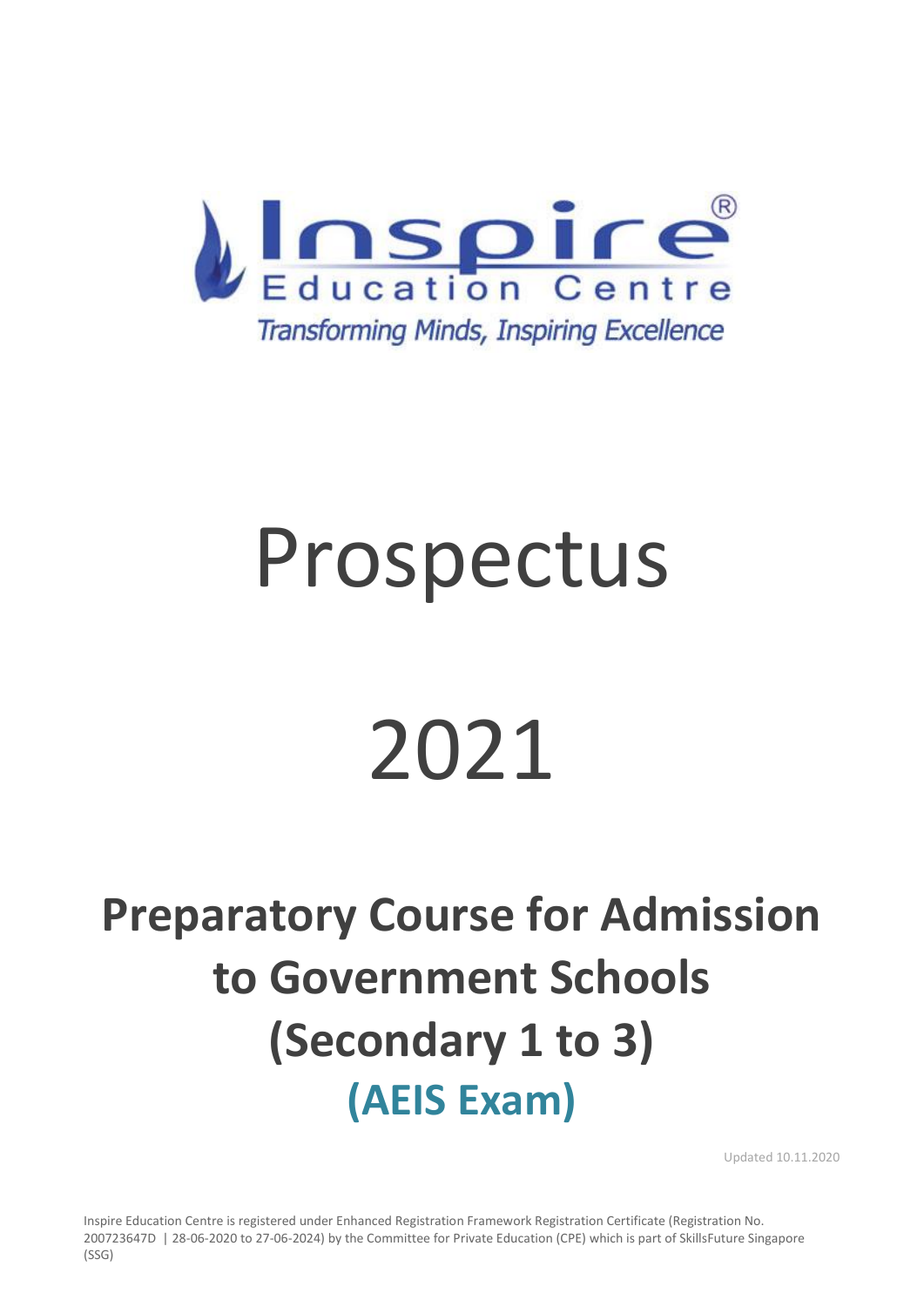

# **Why Choose INSPIRE?**

- Established since 2007
- Registered with the Ministry of Education, Singapore till 2010
- Currently registered with the Council for Private Education, which is part of SkillsFuture Singapore
- 13 years of experience nurturing students
- High success rate for progression to further education
- Build up your child for positive outcomes
- Dedicated teachers who truly care
- Small conducive class size
- Structured curriculum & lessons throughout the year
- Mock exams simulating actual AEIS format exam
- Proven effective intensive short course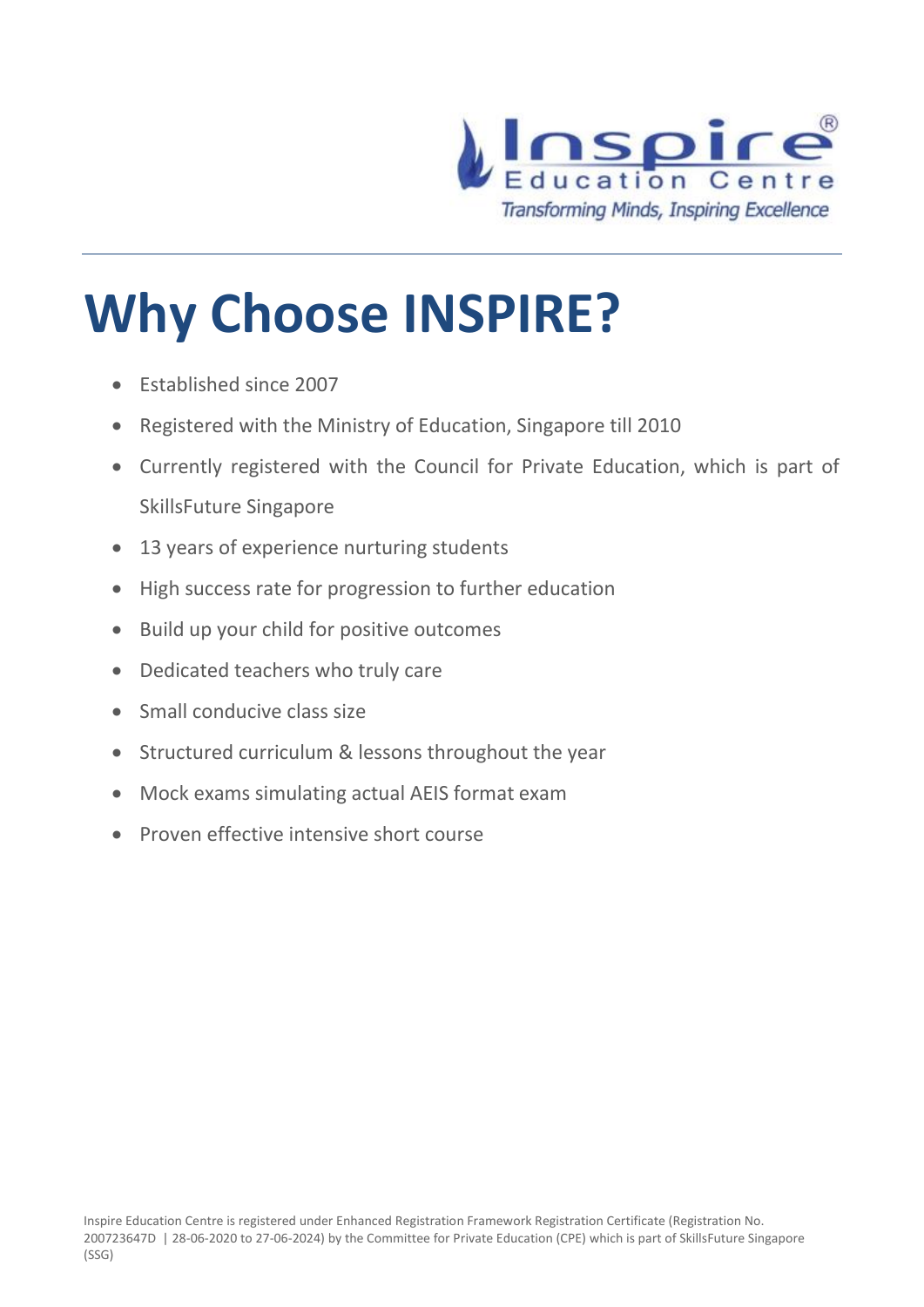

### **Course Information**

- International students who seek to enter Singapore government schools are required to take the Admissions Exercise for International Students (AEIS) which is a centralised admissions exercise conducted by the Singapore Ministry of Education (MOE).
- The AEIS examination is usually held in September yearly for in admission in January of the following year.
- International students who miss the AEIS test in September and still wish to seek mainstream school admission may take the Supplementary AEIS examination in February.
- Students have to sit for written English and Mathematics examinations.
- This course prepares students for the AEIS examination format for English and Mathematics as well as for General Ability tests.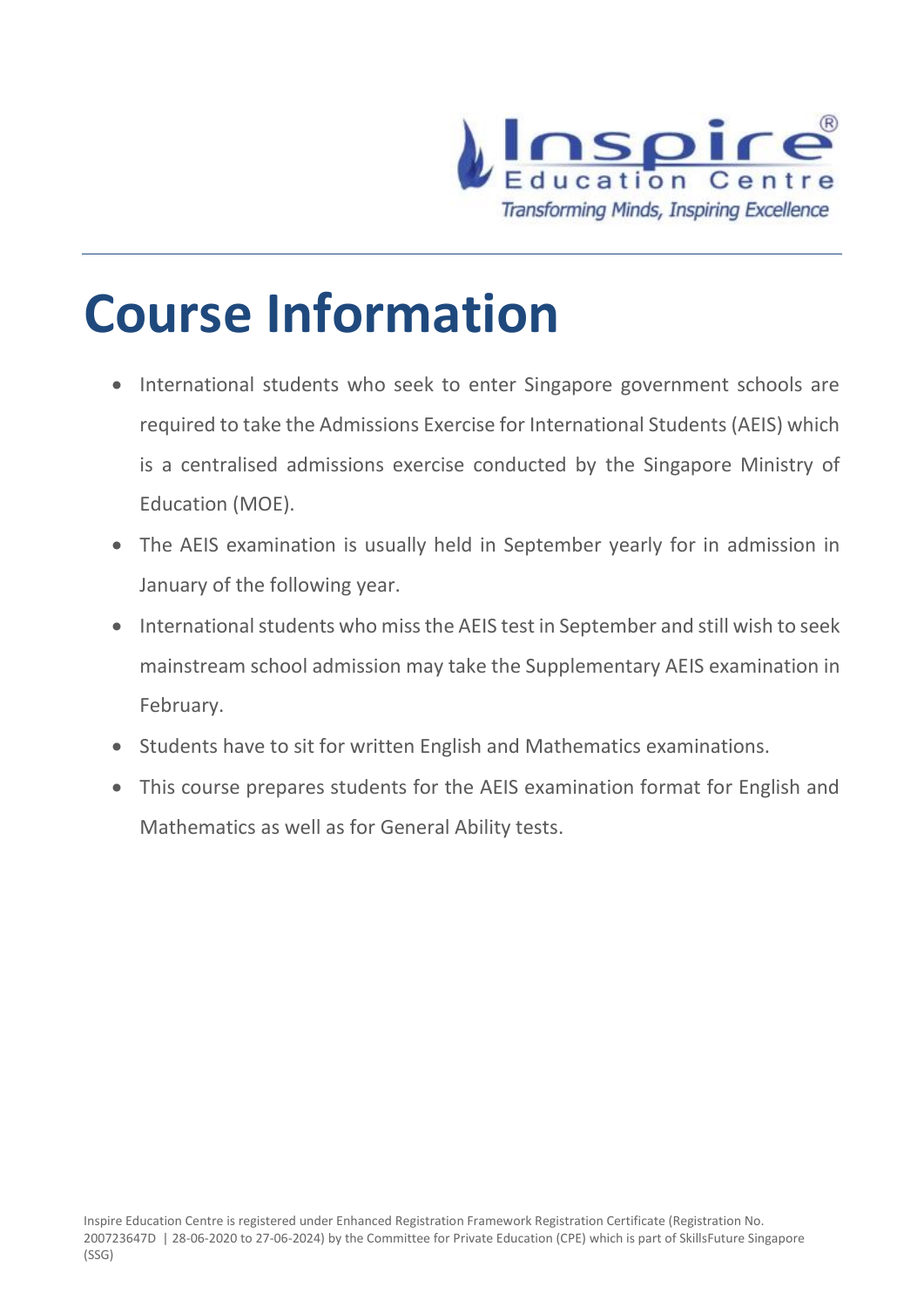

### **Course Duration**

- Ongoing intake
	- o Course intake for AEIS exam preparation (11 Mar 2021 10 Sep 2021)
	- o Course intake for Supplementary AEIS exam preparation (11 Sep 2020 – 10 Mar 2021)
- Classes are ongoing throughout the year except for public holidays and stated school holidays. There is no term break.
- Weekdays (daily from Mondays to Fridays) from 1pm 4pm.
- Full-time: 3h x 5 days x 6 months
	- Total contact hours: 360h.

#### **Course Delivery**

- Average teacher to student ratio is 1:4 to 8.
- Face-to-face and online classes.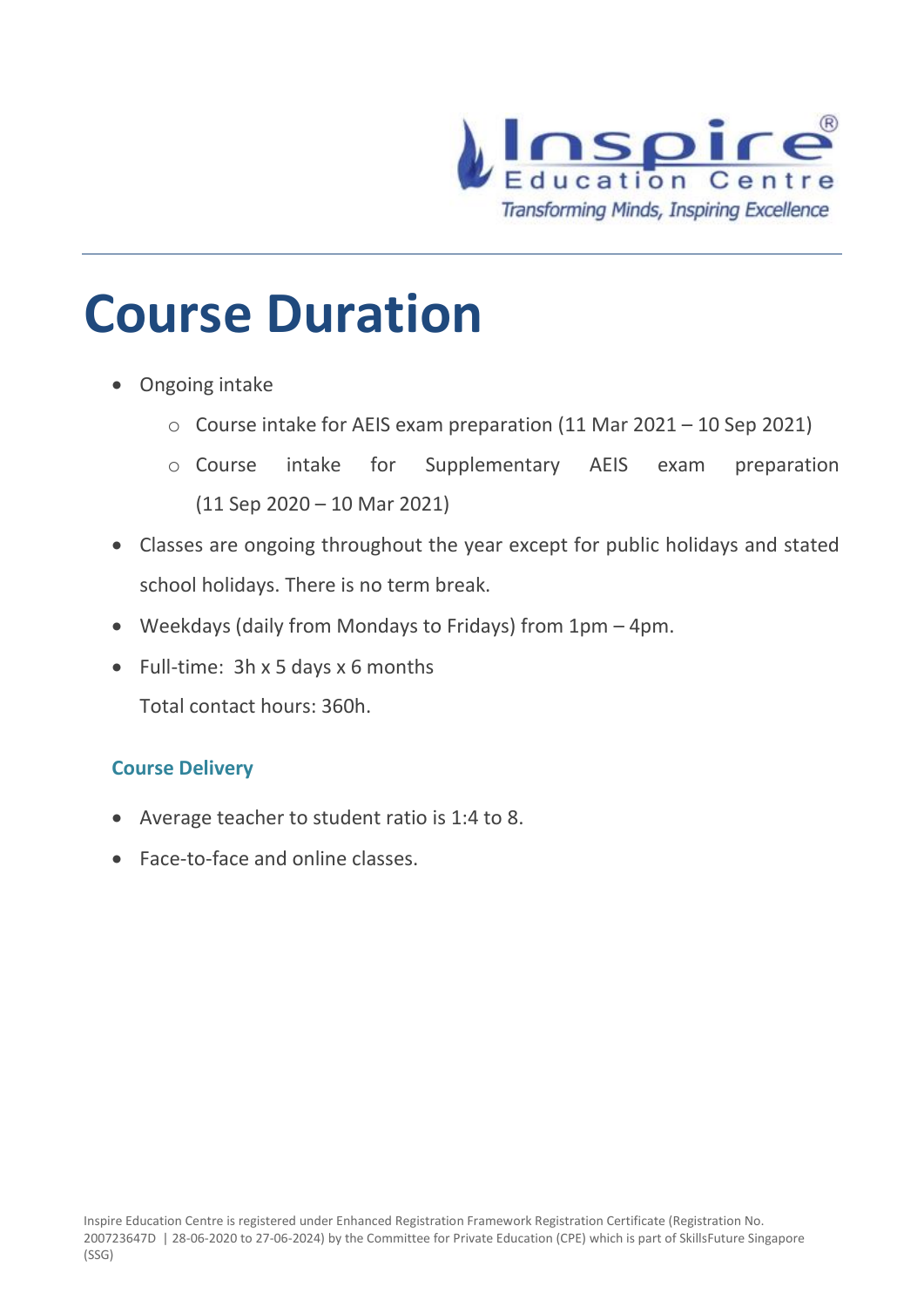

### **Course Requirements**

Students enrolling must fulfil the following requirements:

| <b>Preparatory Course</b><br>for Admission to<br><b>Government School</b> | Age              | <b>Academic Level</b><br><b>To Be Tested</b> | <b>Min. Level of English Required</b><br>A pass in English level of at least [<br>level (in student's respective school in<br>his home country) or equivalent. |
|---------------------------------------------------------------------------|------------------|----------------------------------------------|----------------------------------------------------------------------------------------------------------------------------------------------------------------|
| Secondary 1                                                               | 12 to            | Primary 6                                    | Primary 6                                                                                                                                                      |
|                                                                           | $14+$            |                                              |                                                                                                                                                                |
| Secondary 2                                                               | 13 <sub>to</sub> | Secondary 1                                  | Secondary 1                                                                                                                                                    |
|                                                                           | $15+$            |                                              |                                                                                                                                                                |
| Secondary 3                                                               | 14 <sub>to</sub> | Secondary 2                                  | Secondary 2                                                                                                                                                    |
|                                                                           | $16+$            |                                              |                                                                                                                                                                |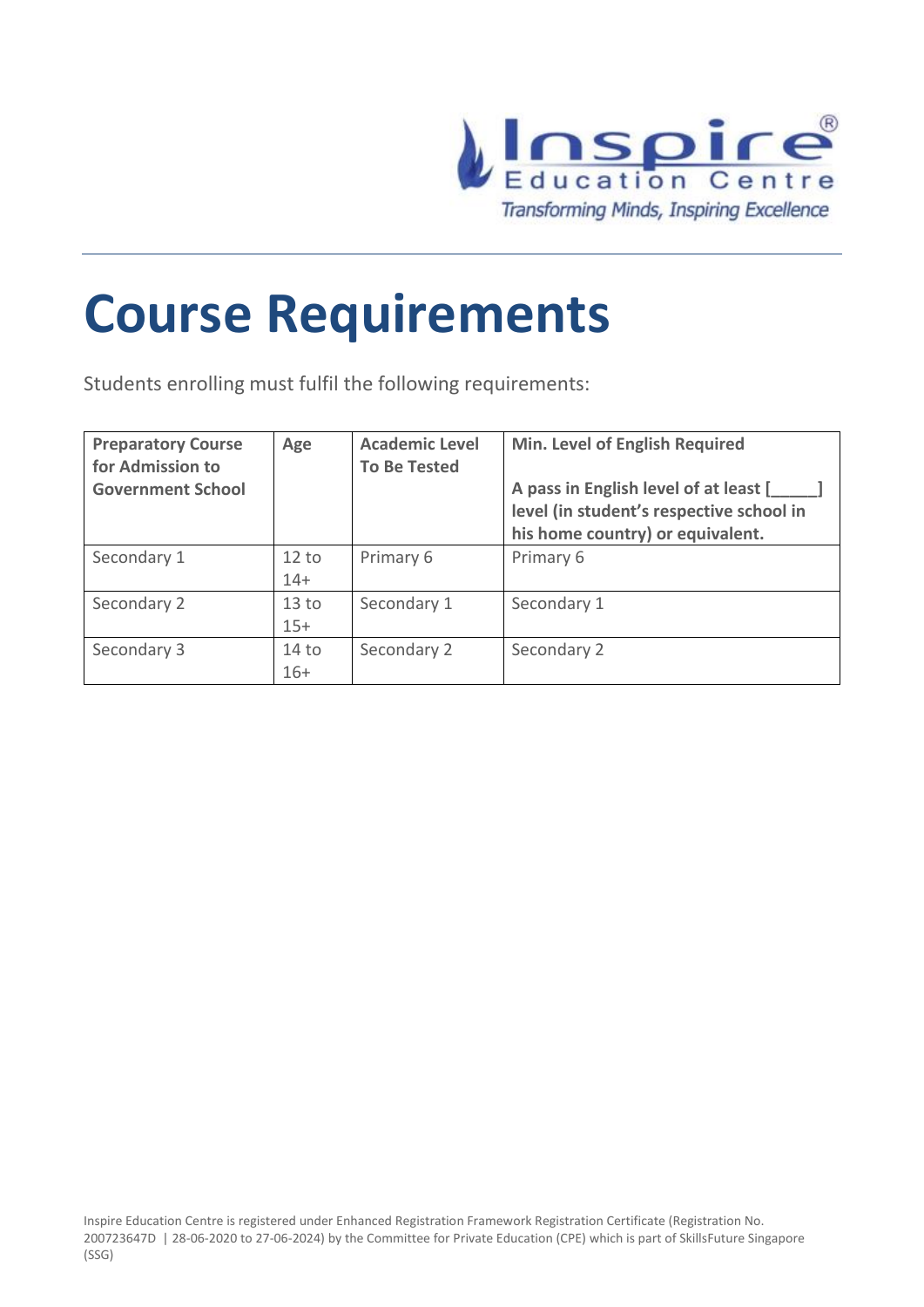

## **Exams / Assessments**

#### **Internal Assessments**

• English and Mathematics Placement Tests (first day) and written tests and mock exams at the end of the course.

#### **External Examination**

• The AEIS centralised tests will be held yearly in September and Supplementary AEIS (S-AEIS) in February. The actual dates will be announced by the Ministry of Education at www.moe.gov.sg

#### **Expected Examination Results Release Date**

• The AEIS test results are released usually in December and Supplementary AEIS test results in April in the same year of the examination.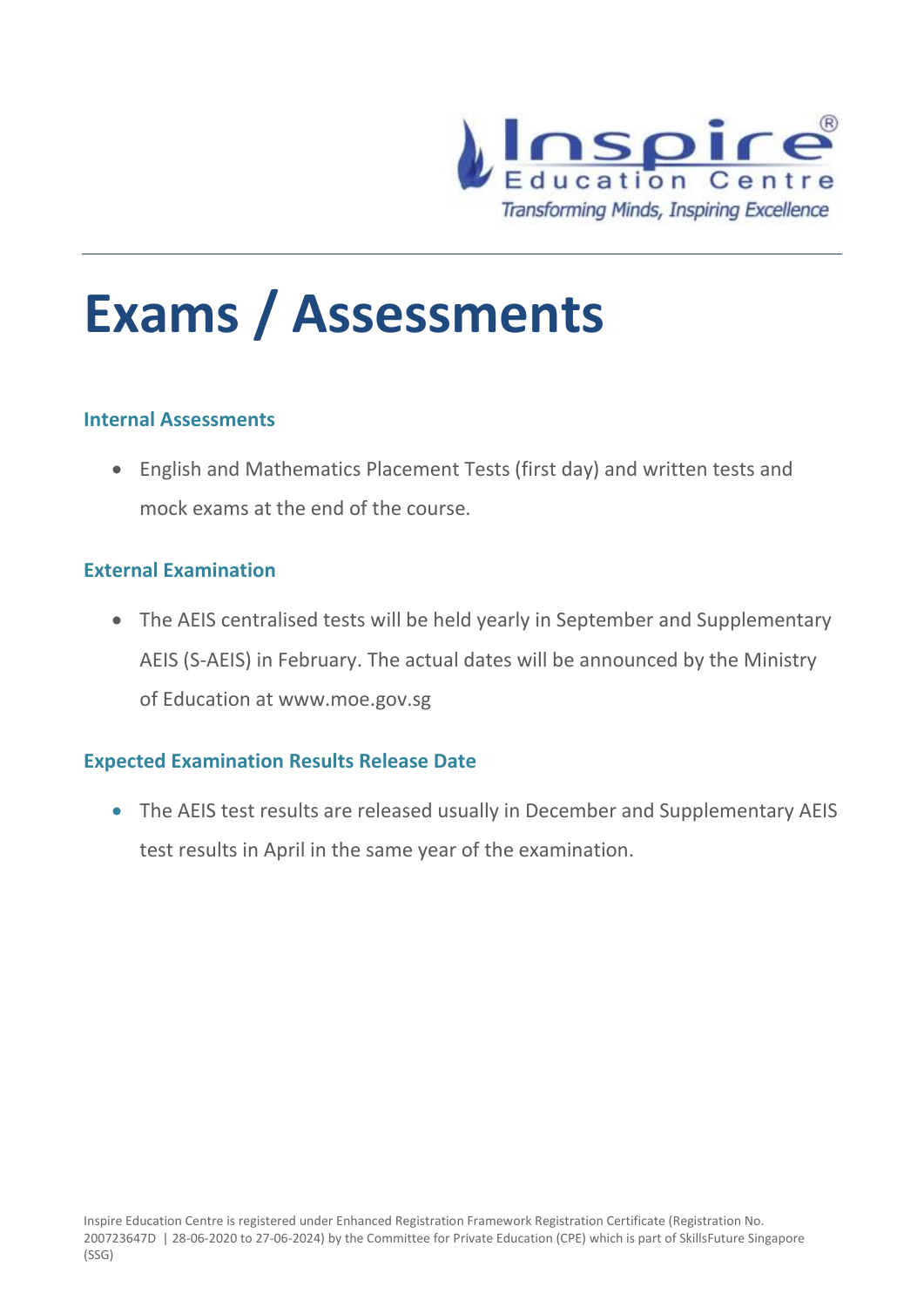

# **Subjects Offered**

The subjects being offered at INSPIRE are:

- **English**
- **Mathematics**

# AEIS/S-AEIS exam registration may be handled by the centre for students if required with additional service fee.

### **Course Fees**

| <b>Course Fee</b>                    | When                  |
|--------------------------------------|-----------------------|
| <b>Tuition Fee</b>                   | $$2,700$ (per month)  |
| <b>Material Fee</b>                  | $$200$ (per 6 months) |
|                                      |                       |
| <b>Miscellaneous Fees</b>            |                       |
| <b>Exam Registration Fee</b>         | \$672                 |
| (Payable directly to SEAB)           |                       |
| <b>Exam Registration Service Fee</b> | \$50                  |

\*Miscellaneous fee refers to any non-compulsory and non-standard fee which the students will pay only when necessary or applicable, when the need arises.